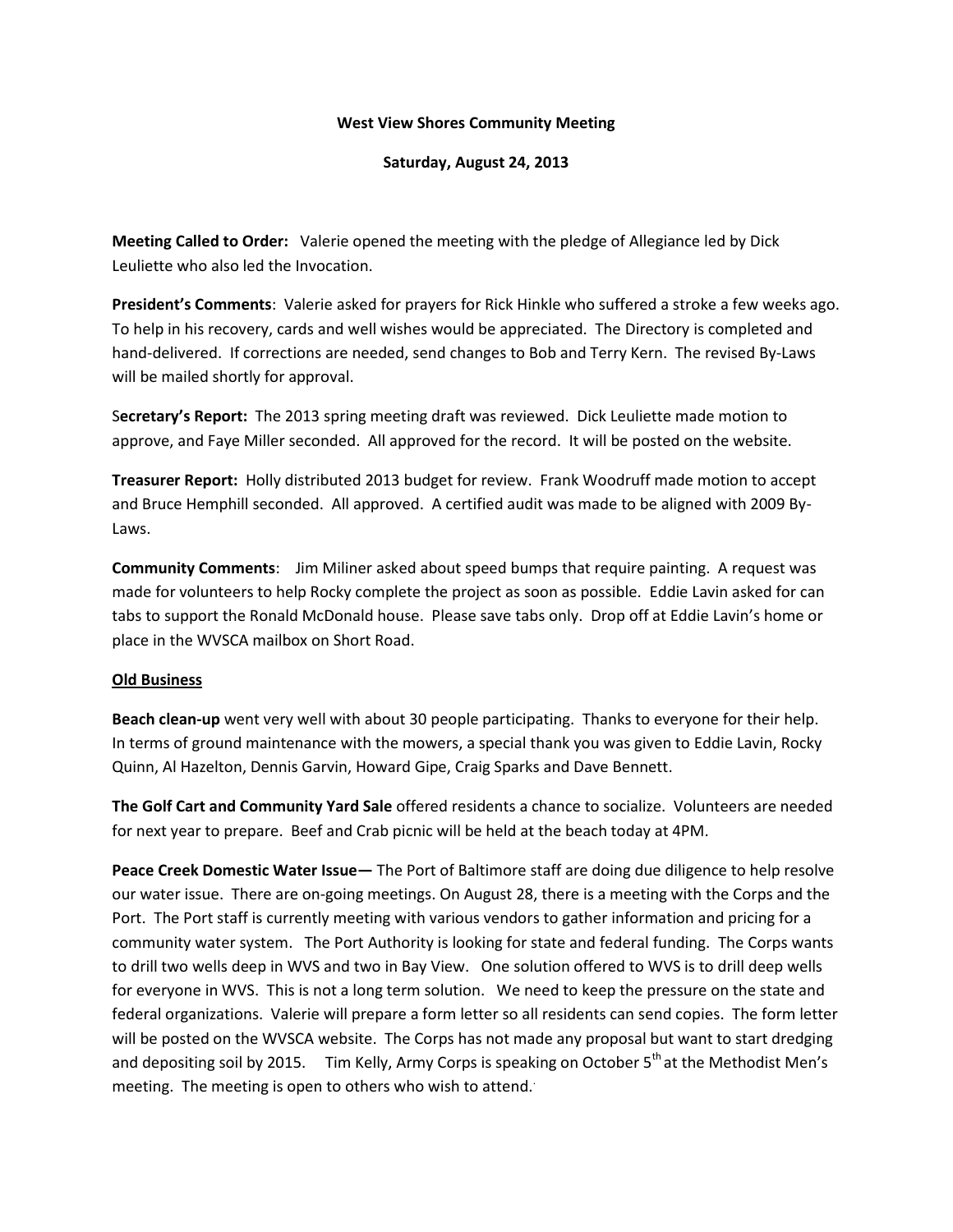## **New Business**

**Capital Improvement Drainage Repair:** Steve M. and the committee identified areas for improvement of community drainage. To complete the project it will take about \$6,000 to purchase the drainage board system. Install in spring 2014. Volunteers are needed. There will be a sign out front posted as "work weekend." It will also be posted on the WVS website. Several questions were asked about how it works and Tim provided details.

The locations include: Basin Drive, Short to Elk Road, Elk to Junc. Box, Ransing's home to Low Road; Low to the outlet pipes. Total of 1,507 sq. ft. is required Option #1. Eddie Lavin motioned to accept, and Helen Oates seconded and all approved \$6,000 budget with volunteers to install.

## **Budget 2014**

Budget #1: Holly reviewed the budget of proposed without the mowing. Budget #2: contains contract for mowing. For Budget #1, we will continue to need volunteers to help and tractor expenses are growing. For Budget #2, the contract includes 16 cuts from April to October. Much depends on the number of cuts and the weather. It is about \$900/cut. The swamp area and wetlands will still require using the community tractor. Eddie is still waiting for more bids. The Bay View farmer, Billy Wright, may be able but he hasn't bid yet. Faye Miller and Bob Kerns will continue to keep the lot behind Kerns cut regularly. Valerie thanked the current cutters for all their hours of work. If we look at the cost per homeowner over the timeframe it averages to \$56 per household for cutting with a contractor. Bruce Hemphill suggested that we go with Budget #2 with contract cutting and reduce the capital expense budget for one year. Kathy Koster suggested we look at the 'variable' cost and try it for one year.

A motion was made by Bruce Hemphill for Option #2, multiple folks seconded. Count: 48 in favor; 2 opposed. Budget #2 passes with the budget for contract mowing.

**Speed Zone Buoy** - Concerned about wakes and safety of the community. We cannot have a "no wake zone" but we can apply for a speed zone along WVS beaches. Speed Zone can be installed only at beach; beach and boat ramp; or along all the Bay front properties. Posting buoy s that would have a mph to keep it down. WVS would purchase the buoys but they stay in year-round. Prices vary from hundreds up. Is there a liability to us if we purchase if this? The answer was no. There is a possibility to enforce a speed limit only on weekends or all the time, or April to October. It was suggested 5-6 mph for small craft close to shore. Swimming buoys may be available a 100 ft. of swimming area. Use slow signs or 'caution area' instead.

A motion to place three "Slow/caution buoy" at least 100 ft. out made by Richard Peak and seconded by several people. 60 shareholders voted 'in favor' of placing at swim area only.

**Election of Officers:** Valerie thanked the outgoing officers and board members for their service and then gave each of the candidates a chance to introduce them. She asked for nominations from the floor. None were presented. Susan Cosgrove and Bob Kerns, along with Diane Perrymore and Eddie Lavin counted and verified the ballots. The results are: